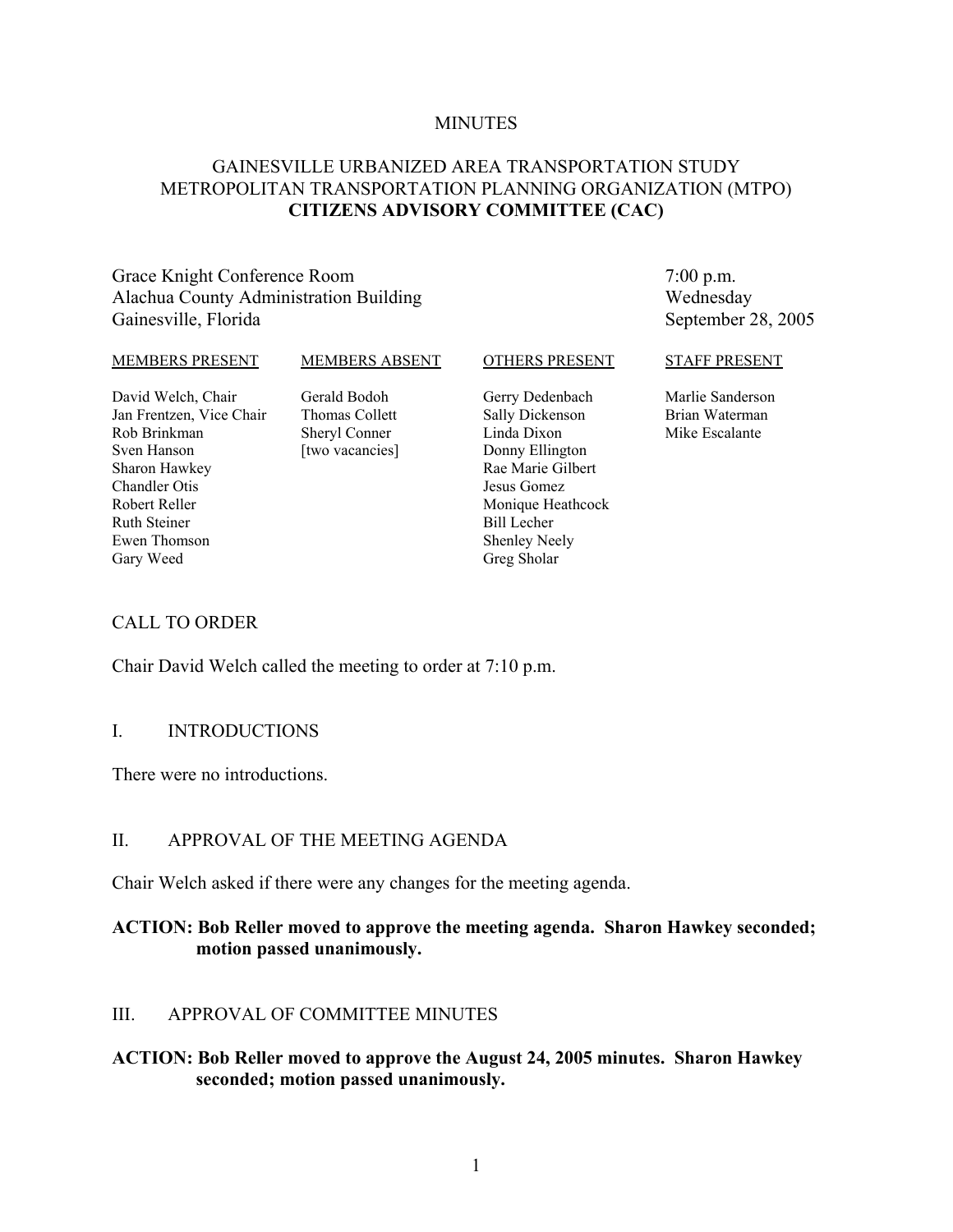# IV. CHAIRMAN'S REPORT

Chair Welch announced that the next MTPO meeting is scheduled for October  $17<sup>th</sup>$  7:00 p.m. in the Jack Durrance Auditorium. He said that the next CAC meeting is scheduled for October 19th.

# VII. UNIVERSITY OF FLORIDA (UF) CAMPUS MASTER PLAN UPDATE

Mr. Marlie Sanderson, MTPO Director of Transportation Planning, stated that UF Campus Planning staff was present to discuss the Campus Master Plan update.

Ms. Linda Dixon UF Planning Office Manager, discussed the Campus Master Plan and answered questions.

# VIII. ARCHER ROAD SUB-AREA STUDY- ALTERNATIVE ANALYSIS

Mr. Sanderson stated that UF staff was present to discuss the Archer Road Sub-Area Study.

Ms. Dixon discussed the Archer Road Sub-Area Study alternatives and answered questions.

Mr. Sanderson noted that Regional Transit System (RTS) staff was present. He noted that the CAC had requested that RTS staff come to a CAC meeting to answer questions about RTS service.

Mr. Jesus Gomez, Interim RTS Director, discussed RTS service and answered questions.

# IX. TOWER ROAD (SW 75TH STREET) ROADWAY CONSTRUCTION PLANS

Mr. Sanderson stated that Alachua County staff has submitted Tower Road design plan for review and comment. He said that the County's consultant was present to discuss the project.

Mr. Bill Lecher, Alachua County Design/Contract Manager, discussed the Tower Road from Archer Road to SW 8<sup>th</sup> Avenue Reconstruction Project and answered questions.

Mr. Gerry Dedenbach, Causseaux & Ellington (C&E) GIS Director, introduced the Tower Road project team consisting of Mr. Donny Ellington, C&E Principal, Ms. Monique Heathcock, C&E Project Manager, and Mr. Michael Wallwork, Alternative Streets Design Principal.

Mr. Dedenbach, Mr. Ellington, Ms. Heathcock and Mr. Wallwork discussed the Tower Road 60 percent design plans and answered questions. During this discussion, Mr. Ellington said that C&E staff would work with Gainesville Regional Utilities (GRU) staff to simulate GRU's truck movements through the roundabout.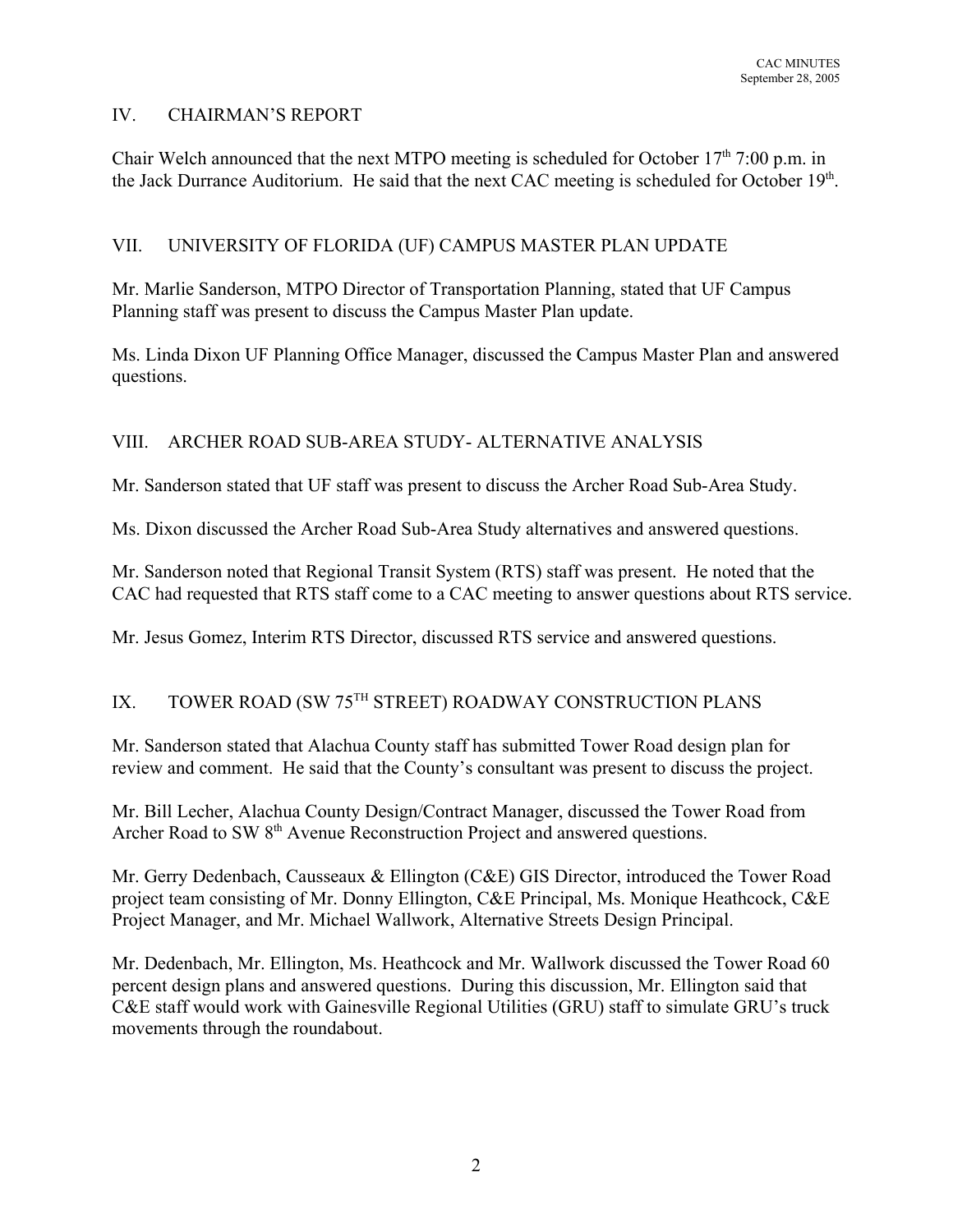# **ACTION: Ruth Steiner moved to recommend that the Alachua County Commission approve the Tower Road (from Archer Road to SW 8th Avenue) 60 percent roadway design plans Option # 3- Nine Roundabouts Alternative with appropriate pedestrian-scale lighting and consideration of half-bus bay pullouts. Sharon Hawkey seconded; motion passed unanimously.**

# X. RESURFACING PROJECT- NW 6TH STREET/NW 8TH AVENUE

Mr. Sanderson stated that FDOT will not install medians along NW  $8<sup>th</sup>$  Avenue as part of the State Road 20 Resurfacing Project. He discussed the State Road 20 Resurfacing Project and answered questions.

**It was a consensus of the CAC to defer discussion of the following agenda items:**

- **XI. Year 2025 Long Range Transportation Plan- Adopted Needs Plan/Revenue Forecasts; and**
- **XII. Year 2025 Long Range Transportation Plan- Cost Feasible Plan.**

It was a consensus of the CAC to have a workshop on October 5<sup>th</sup> to discuss Year 2025 **Long Range Transportation Plan- Adopted Needs Plan/Revenue Forecasts and Cost Feasible Plan projects.**

# XIV. PUBLIC INVOLVEMENT PLAN UPDATE

Mr. Sanderson stated the each year, the MTPO reviews the Public Involvement Plan (PIP). He discussed the plan revisions and answered questions.

# **ACTION: Sharon Hawkey moved to recommend that the MTPO approved the revised PIP.**

# **Rob Brinkman seconded; motion passed unanimously.**

## XI. INFORMATION ITEMS

There was no discussion of the information items.

## ADJOURNMENT

The meeting was adjourned at 10:20 p.m.

Date David Welch, Chair

 $\mathcal{L}_\text{max}$  , and the contribution of the contribution of the contribution of the contribution of the contribution of the contribution of the contribution of the contribution of the contribution of the contribution of t